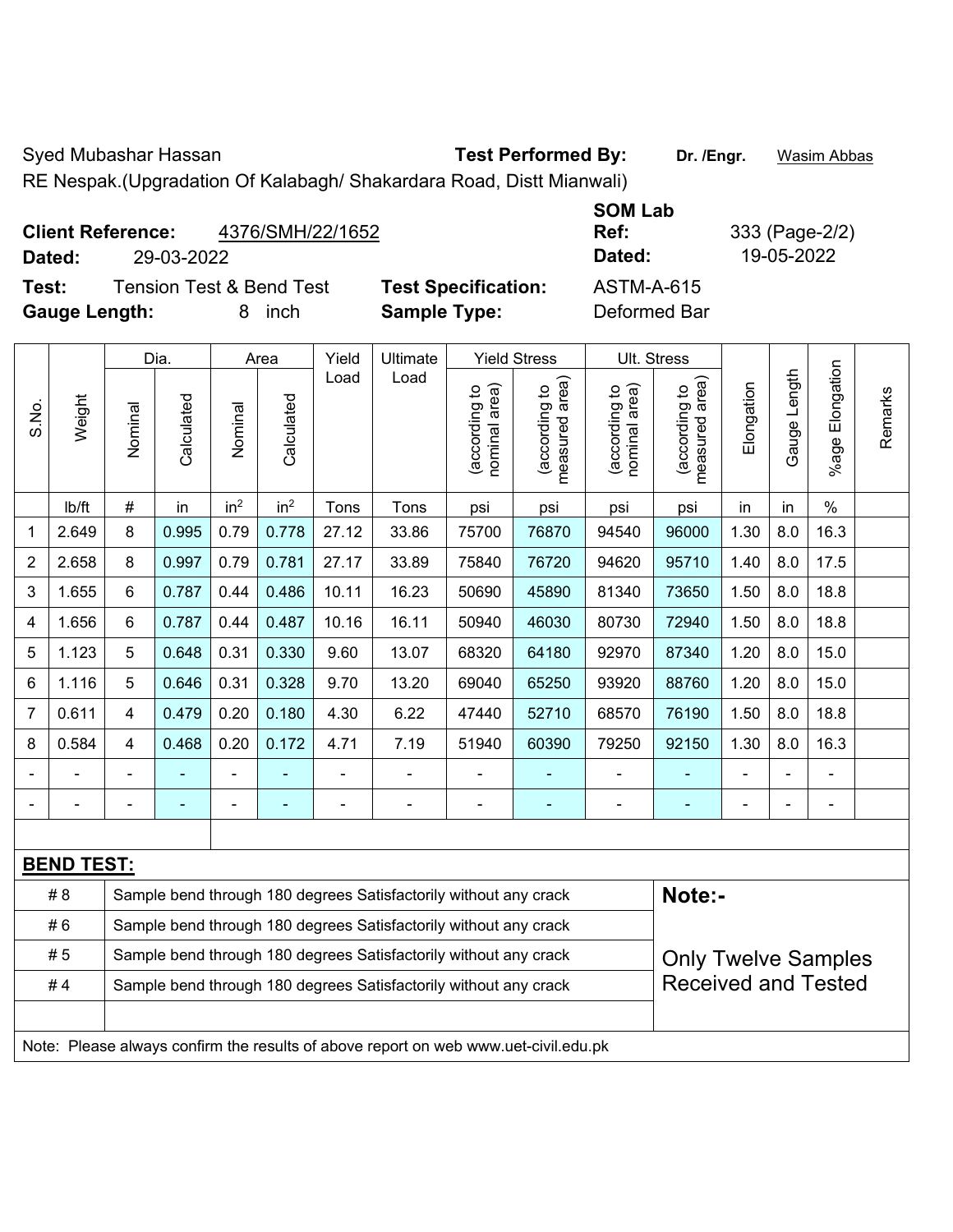Syed Mubashar Hassan **Test Performed By:** Dr. /Engr. **Wasim Abbas** 

RE Nespak.(Upgradation Of Kalabagh/ Shakardara Road, Distt Mianwali)

| <b>Client Reference:</b><br>Dated: | 29-03-2022 | 4376/SMH/22/1651                    |                            | <b>SOM Lab</b><br>Ref:<br>Dated: | 333 (Page-1/2)<br>19-05-2022 |
|------------------------------------|------------|-------------------------------------|----------------------------|----------------------------------|------------------------------|
| Test:                              |            | <b>Tension Test &amp; Bend Test</b> | <b>Test Specification:</b> | <b>ASTM-A-615</b>                |                              |
| <b>Gauge Length:</b>               |            | <i>inch</i><br>8                    | <b>Sample Type:</b>        | Deformed Bar                     |                              |

|                |                   |                                                                                                | Dia.       |                              | Area            | Yield          | Ultimate                                                                            |                                | <b>Yield Stress</b>             |                                | Ult. Stress                     |            |              |                 |         |
|----------------|-------------------|------------------------------------------------------------------------------------------------|------------|------------------------------|-----------------|----------------|-------------------------------------------------------------------------------------|--------------------------------|---------------------------------|--------------------------------|---------------------------------|------------|--------------|-----------------|---------|
| S.No.          | Weight            | Nominal                                                                                        | Calculated | Nominal                      | Calculated      | Load           | Load                                                                                | nominal area)<br>(according to | (according to<br>measured area) | nominal area)<br>(according to | (according to<br>measured area) | Elongation | Gauge Length | %age Elongation | Remarks |
|                | lb/ft             | #                                                                                              | in         | in <sup>2</sup>              | in <sup>2</sup> | Tons           | Tons                                                                                | psi                            | psi                             | psi                            | psi                             | in         | in           | $\%$            |         |
| 1              | 2.589             | 8                                                                                              | 0.984      | 0.79                         | 0.761           | 19.13          | 29.38                                                                               | 53420                          | 55450                           | 82020                          | 85140                           | 1.70       | 8.0          | 21.3            |         |
| $\overline{2}$ | 2.583             | 8                                                                                              | 0.983      | 0.79                         | 0.759           | 19.18          | 29.43                                                                               | 53560                          | 55750                           | 82160                          | 85520                           | 1.70       | 8.0          | 21.3            |         |
| 3              | 1.524             | 6                                                                                              | 0.755      | 0.44                         | 0.448           | 15.51          | 20.54                                                                               | 77770                          | 76380                           | 102960                         | 101120                          | 1.30       | 8.0          | 16.3            |         |
| 4              | 1.522             | 6                                                                                              | 0.754      | 0.44                         | 0.447           | 15.34          | 20.61                                                                               | 76900                          | 75700                           | 103310                         | 101700                          | 1.30       | 8.0          | 16.3            |         |
| 5              | 1.058             | 5                                                                                              | 0.629      | 0.31                         | 0.311           | 8.74           | 13.73                                                                               | 62150                          | 61950                           | 97690                          | 97370                           | 1.30       | 8.0          | 16.3            |         |
| 6              | 1.038             | 5                                                                                              | 0.623      | 0.31                         | 0.305           | 8.84           | 13.83                                                                               | 62880                          | 63910                           | 98410                          | 100030                          | 1.40       | 8.0          | 17.5            |         |
| $\overline{7}$ | 0.605             | $\overline{\mathbf{4}}$                                                                        | 0.476      | 0.20                         | 0.178           | 4.70           | 6.32                                                                                | 51820                          | 58230                           | 69700                          | 78310                           | 1.50       | 8.0          | 18.8            |         |
| 8              | 0.574             | $\overline{\mathbf{4}}$                                                                        | 0.464      | 0.20                         | 0.169           | 4.84           | 7.54                                                                                | 53400                          | 63190                           | 83180                          | 98440                           | 1.30       | 8.0          | 16.3            |         |
|                |                   |                                                                                                |            | ÷                            |                 | ä,             | ä,                                                                                  | ÷,                             |                                 |                                |                                 |            |              | $\blacksquare$  |         |
|                |                   | $\blacksquare$                                                                                 | ۰          | $\qquad \qquad \blacksquare$ | ۰               | $\blacksquare$ | $\overline{\phantom{a}}$                                                            | $\blacksquare$                 | ۰                               | $\blacksquare$                 | $\blacksquare$                  | ٠          |              | $\blacksquare$  |         |
|                |                   |                                                                                                |            |                              |                 |                |                                                                                     |                                |                                 |                                |                                 |            |              |                 |         |
|                | <b>BEND TEST:</b> |                                                                                                |            |                              |                 |                |                                                                                     |                                |                                 |                                |                                 |            |              |                 |         |
|                | #8                |                                                                                                |            |                              |                 |                | Sample bend through 180 degrees Satisfactorily without any crack                    |                                |                                 |                                | Note:-                          |            |              |                 |         |
|                | #6                |                                                                                                |            |                              |                 |                | Sample bend through 180 degrees Satisfactorily without any crack                    |                                |                                 |                                |                                 |            |              |                 |         |
|                | #5                | Sample bend through 180 degrees Satisfactorily without any crack<br><b>Only Twelve Samples</b> |            |                              |                 |                |                                                                                     |                                |                                 |                                |                                 |            |              |                 |         |
|                | #4                |                                                                                                |            |                              |                 |                | Sample bend through 180 degrees Satisfactorily without any crack                    |                                |                                 |                                | <b>Received and Tested</b>      |            |              |                 |         |
|                |                   |                                                                                                |            |                              |                 |                |                                                                                     |                                |                                 |                                |                                 |            |              |                 |         |
|                |                   |                                                                                                |            |                              |                 |                | Note: Please always confirm the results of above report on web www.uet-civil.edu.pk |                                |                                 |                                |                                 |            |              |                 |         |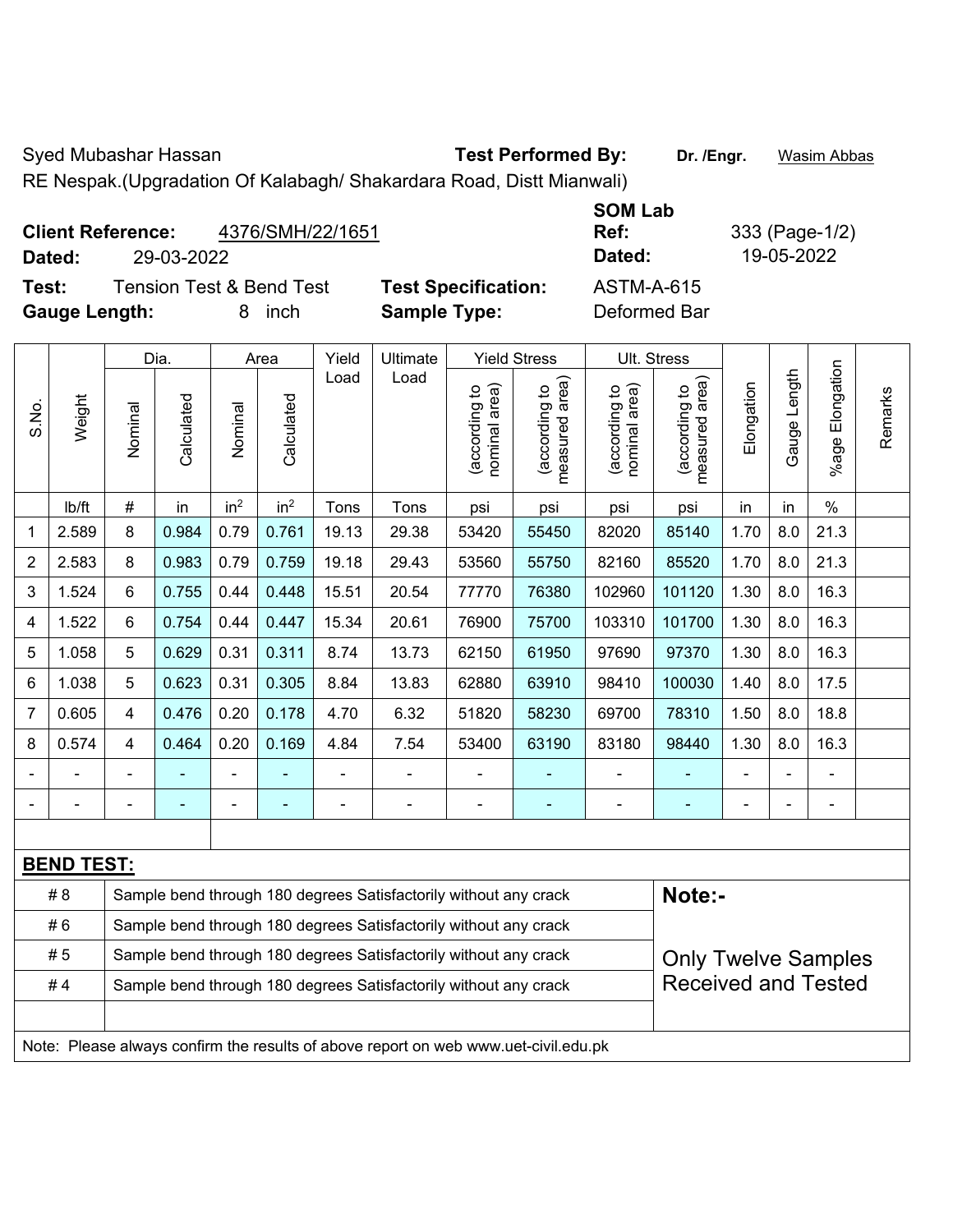Talha Khalid Khan **Test Performed By: Dr. /Engr.** Asad Ali Gillani

A/XEN E&M GE (Air) Rafiqui.(Rehabilitation Of Followers Quarters At PAF Base Rafiqui)

| <b>Client Reference:</b><br>6581/21/E-6<br>10-05-2022<br>Dated: |                            | <b>SOM Lab</b><br>Ref:<br>Dated: | 334 (Page-1/1)<br>19-05-2022 |
|-----------------------------------------------------------------|----------------------------|----------------------------------|------------------------------|
| <b>Tension Test &amp; Bend Test</b><br>Test:                    | <b>Test Specification:</b> | <b>ASTM-A-615</b>                |                              |
| <b>Gauge Length:</b><br><i>inch</i><br>8                        | <b>Sample Type:</b>        | Deformed Bar                     |                              |

|                          | <b>Yield Stress</b><br>Ult. Stress |                            |                |                 |                 |                |                                                                                     |                                |                                 |                                |                                 |                |                |                          |         |
|--------------------------|------------------------------------|----------------------------|----------------|-----------------|-----------------|----------------|-------------------------------------------------------------------------------------|--------------------------------|---------------------------------|--------------------------------|---------------------------------|----------------|----------------|--------------------------|---------|
|                          |                                    |                            | Dia.           |                 | Area            | Yield          | Ultimate                                                                            |                                |                                 |                                |                                 |                |                |                          |         |
| S.No.                    | Weight                             | Nominal                    | Calculated     | Nominal         | Calculated      | Load           | Load                                                                                | nominal area)<br>(according to | (according to<br>measured area) | nominal area)<br>(according to | (according to<br>measured area) | Elongation     | Gauge Length   | %age Elongation          | Remarks |
|                          | lb/ft                              | $\#$                       | in             | in <sup>2</sup> | in <sup>2</sup> | Tons           | Tons                                                                                | psi                            | psi                             | psi                            | psi                             | in             | in             | $\%$                     |         |
| 1                        | 0.622                              | 4                          | 0.483          | 0.20            | 0.183           | 5.12           | 7.41                                                                                | 56430                          | 61670                           | 81720                          | 89310                           | 1.40           | 8.0            | 17.5                     |         |
| $\overline{2}$           | 0.624                              | $\overline{4}$             | 0.483          | 0.20            | 0.183           | 5.12           | 7.46                                                                                | 56430                          | 61670                           | 82290                          | 89930                           | 1.30           | 8.0            | 16.3                     |         |
| $\overline{\phantom{a}}$ | ۰                                  | $\blacksquare$             | $\blacksquare$ | $\frac{1}{2}$   | $\blacksquare$  | $\blacksquare$ | $\blacksquare$                                                                      | $\blacksquare$                 | $\blacksquare$                  | $\blacksquare$                 | $\blacksquare$                  | $\blacksquare$ | $\blacksquare$ | $\blacksquare$           |         |
|                          | ä,                                 | L,                         | ÷,             | $\blacksquare$  | $\blacksquare$  | ÷              | $\blacksquare$                                                                      | ä,                             | $\blacksquare$                  | ÷,                             | $\blacksquare$                  | L,             | $\blacksquare$ | $\blacksquare$           |         |
|                          |                                    | $\blacksquare$             | $\blacksquare$ | $\blacksquare$  | $\blacksquare$  | ä,             | $\blacksquare$                                                                      | $\blacksquare$                 | $\blacksquare$                  | $\blacksquare$                 | $\blacksquare$                  | L,             |                | $\blacksquare$           |         |
|                          |                                    | L,                         | $\blacksquare$ | ÷               |                 | ÷              | $\blacksquare$                                                                      | $\blacksquare$                 |                                 | $\blacksquare$                 | $\blacksquare$                  |                |                | $\blacksquare$           |         |
| $\blacksquare$           |                                    | L.                         | $\blacksquare$ | ÷               |                 | $\blacksquare$ | $\blacksquare$                                                                      | $\blacksquare$                 | $\blacksquare$                  | $\overline{\phantom{a}}$       | $\overline{\phantom{a}}$        | $\overline{a}$ |                | $\overline{\phantom{a}}$ |         |
| ۰                        |                                    | $\blacksquare$             | $\blacksquare$ | $\blacksquare$  | ۰               | ÷              | $\blacksquare$                                                                      | $\blacksquare$                 | $\blacksquare$                  | $\blacksquare$                 | ٠                               | $\blacksquare$ |                | $\blacksquare$           |         |
|                          |                                    |                            | ÷              | Ĭ.              |                 | ÷              | $\overline{a}$                                                                      | $\blacksquare$                 | ÷                               | $\blacksquare$                 |                                 | Ē,             |                | $\blacksquare$           |         |
| $\blacksquare$           |                                    | $\blacksquare$             | $\blacksquare$ | ÷               | $\overline{a}$  | $\overline{a}$ | $\overline{\phantom{a}}$                                                            | $\overline{a}$                 | ۰                               | $\blacksquare$                 | $\blacksquare$                  | $\blacksquare$ |                | ÷                        |         |
|                          |                                    |                            |                |                 |                 |                |                                                                                     |                                |                                 |                                |                                 |                |                |                          |         |
|                          | <b>BEND TEST:</b>                  |                            |                |                 |                 |                |                                                                                     |                                |                                 |                                |                                 |                |                |                          |         |
|                          | #4                                 |                            |                |                 |                 |                | Sample bend through 180 degrees Satisfactorily without any crack                    |                                |                                 |                                | Note:-                          |                |                |                          |         |
|                          |                                    |                            |                |                 |                 |                |                                                                                     |                                |                                 |                                |                                 |                |                |                          |         |
|                          |                                    |                            |                |                 |                 |                |                                                                                     |                                |                                 |                                | <b>Only Three Samples</b>       |                |                |                          |         |
|                          |                                    | <b>Received and Tested</b> |                |                 |                 |                |                                                                                     |                                |                                 |                                |                                 |                |                |                          |         |
|                          |                                    |                            |                |                 |                 |                |                                                                                     |                                |                                 |                                |                                 |                |                |                          |         |
|                          |                                    |                            |                |                 |                 |                | Note: Please always confirm the results of above report on web www.uet-civil.edu.pk |                                |                                 |                                |                                 |                |                |                          |         |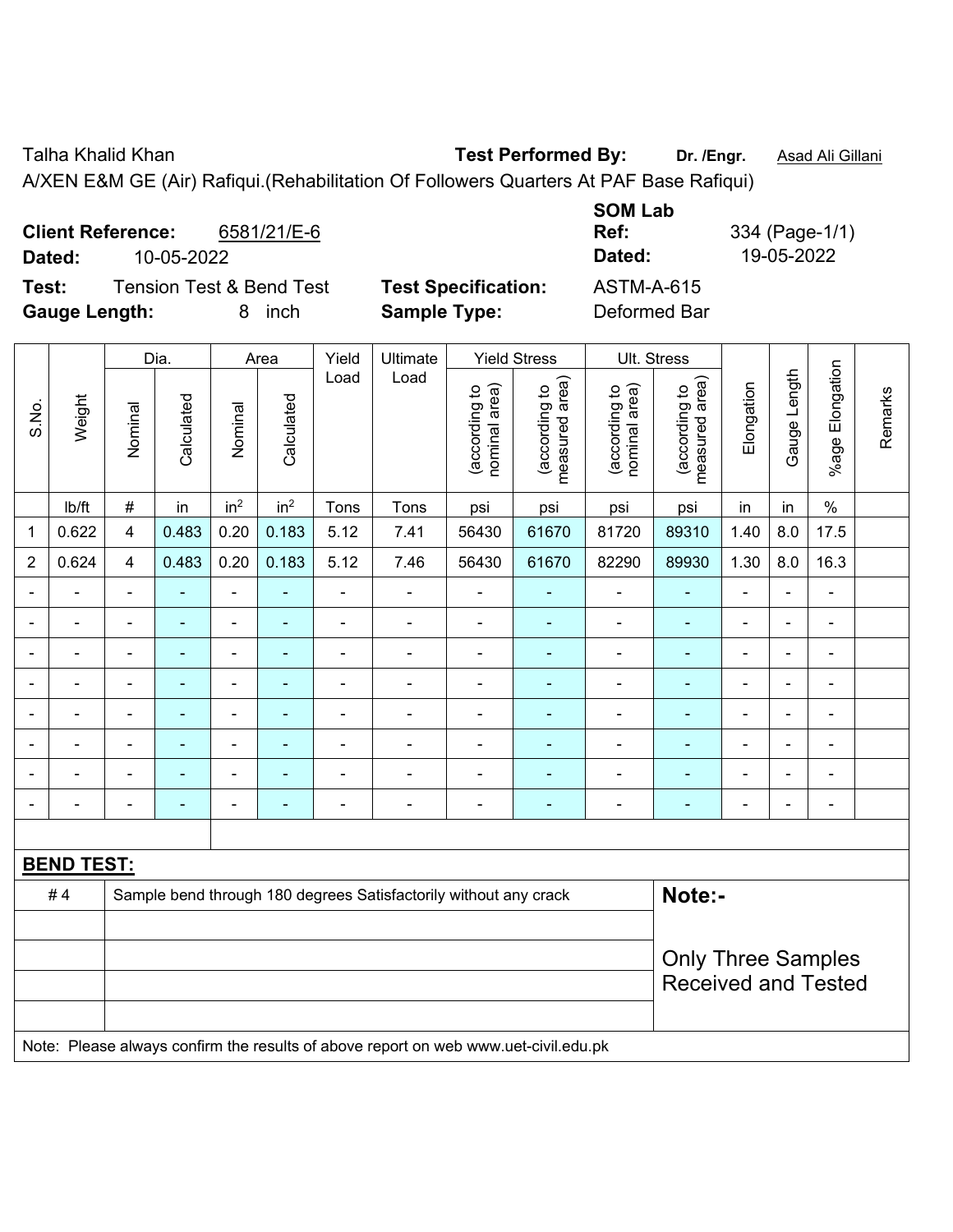Sr. Engineer (Civil), SWP PAEC, D.G.Khan

Khurram Shahzad **Test Performed By:** Dr. /Engr. **Asad Ali Gillani** 

## **Client Reference:** WASO-CMD-LOI 75/C

**Test:** Tension Test & Bend Test **Test Specification: Gauge Length:** 8 inch **Sample Type:** Deformed Bar

|                             | <b>Client Reference:</b><br>WASO-CMD-LOI 75/C |                            | <b>SOM Lab</b><br>Ref: | 335 (Page-1/1) |
|-----------------------------|-----------------------------------------------|----------------------------|------------------------|----------------|
| Dated:                      | 17-05-2022                                    |                            | Dated:                 | 19-05-2022     |
| Test:                       | <b>Tension Test &amp; Bend Test</b>           | <b>Test Specification:</b> | ASTM-A-615             |                |
| $\sim$ $\sim$ $\sim$ $\sim$ |                                               |                            |                        |                |

|                |                   |                          | Dia.           |                          | Area            | Yield          | Ultimate                                                                            |                                | <b>Yield Stress</b>             | Ult. Stress                    |                                 |                |                |                          |         |
|----------------|-------------------|--------------------------|----------------|--------------------------|-----------------|----------------|-------------------------------------------------------------------------------------|--------------------------------|---------------------------------|--------------------------------|---------------------------------|----------------|----------------|--------------------------|---------|
| S.No.          | Weight            | Nominal                  | Calculated     | Nominal                  | Calculated      | Load           | Load                                                                                | (according to<br>nominal area) | (according to<br>measured area) | (according to<br>nominal area) | (according to<br>measured area) | Elongation     | Gauge Length   | %age Elongation          | Remarks |
|                | lb/ft             | $\#$                     | in             | in <sup>2</sup>          | in <sup>2</sup> | Tons           | Tons                                                                                | psi                            | psi                             | psi                            | psi                             | in             | in             | $\frac{0}{0}$            |         |
| $\mathbf{1}$   | 0.660             | 4                        | 0.497          | 0.20                     | 0.194           | 6.80           | 8.41                                                                                | 74980                          | 77300                           | 92740                          | 95610                           | 1.30           | 8.0            | 16.3                     |         |
| $\overline{2}$ | 0.660             | $\overline{4}$           | 0.497          | 0.20                     | 0.194           | 6.24           | 8.66                                                                                | 68800                          | 70920                           | 95550                          | 98500                           | 1.20           | 8.0            | 15.0                     |         |
| ä,             | ÷.                | $\blacksquare$           | ä,             | $\blacksquare$           | $\blacksquare$  | $\blacksquare$ | ÷,                                                                                  | $\blacksquare$                 | ÷,                              | ÷,                             | $\blacksquare$                  | $\blacksquare$ | $\blacksquare$ | $\blacksquare$           |         |
| $\blacksquare$ | ÷.                | $\blacksquare$           | $\frac{1}{2}$  | $\overline{\phantom{a}}$ | $\sim$          | $\blacksquare$ | $\blacksquare$                                                                      | $\blacksquare$                 | ÷,                              | $\overline{\phantom{a}}$       | $\blacksquare$                  | $\blacksquare$ | $\blacksquare$ | ä,                       |         |
| $\blacksquare$ | $\blacksquare$    | $\blacksquare$           | ÷,             | $\blacksquare$           | ٠               | $\blacksquare$ | ä,                                                                                  | $\blacksquare$                 | ÷,                              | ä,                             | $\blacksquare$                  | $\blacksquare$ | $\blacksquare$ | $\blacksquare$           |         |
|                | $\overline{a}$    | $\overline{\phantom{a}}$ | $\blacksquare$ | $\overline{\phantom{a}}$ | $\blacksquare$  | $\blacksquare$ | ÷,                                                                                  | ÷                              | $\blacksquare$                  | ÷                              | $\blacksquare$                  | $\blacksquare$ |                | $\overline{\phantom{0}}$ |         |
|                |                   | $\blacksquare$           | $\blacksquare$ | $\blacksquare$           | $\blacksquare$  | $\blacksquare$ | $\blacksquare$                                                                      | $\blacksquare$                 | $\blacksquare$                  | $\blacksquare$                 | ÷,                              | $\blacksquare$ |                | ÷                        |         |
|                | $\blacksquare$    | ä,                       |                | $\overline{\phantom{a}}$ | ä,              |                |                                                                                     | Ē,                             | ۰                               |                                | ۳                               |                |                | ÷                        |         |
| $\blacksquare$ | $\blacksquare$    | $\blacksquare$           | ۰              | $\overline{\phantom{a}}$ | ä,              |                | $\blacksquare$                                                                      | $\blacksquare$                 | ۰                               | $\blacksquare$                 | -                               | $\blacksquare$ |                | ۰                        |         |
| $\blacksquare$ | $\overline{a}$    | $\overline{\phantom{a}}$ | ٠              | $\overline{\phantom{a}}$ | ۰               | $\blacksquare$ | ÷                                                                                   | ÷                              | ٠                               | ÷                              | $\blacksquare$                  | $\blacksquare$ | $\blacksquare$ | $\blacksquare$           |         |
|                |                   |                          |                |                          |                 |                |                                                                                     |                                |                                 |                                |                                 |                |                |                          |         |
|                | <b>BEND TEST:</b> |                          |                |                          |                 |                |                                                                                     |                                |                                 |                                |                                 |                |                |                          |         |
|                | #4                |                          |                |                          |                 |                | Sample bend through 180 degrees Satisfactorily without any crack                    |                                |                                 |                                | Note:-                          |                |                |                          |         |
|                |                   |                          |                |                          |                 |                |                                                                                     |                                |                                 |                                |                                 |                |                |                          |         |
|                |                   |                          |                |                          |                 |                |                                                                                     |                                |                                 |                                | <b>Only Three Samples</b>       |                |                |                          |         |
|                |                   |                          |                |                          |                 |                |                                                                                     |                                |                                 |                                | <b>Received and Tested</b>      |                |                |                          |         |
|                |                   |                          |                |                          |                 |                |                                                                                     |                                |                                 |                                |                                 |                |                |                          |         |
|                |                   |                          |                |                          |                 |                | Note: Please always confirm the results of above report on web www.uet-civil.edu.pk |                                |                                 |                                |                                 |                |                |                          |         |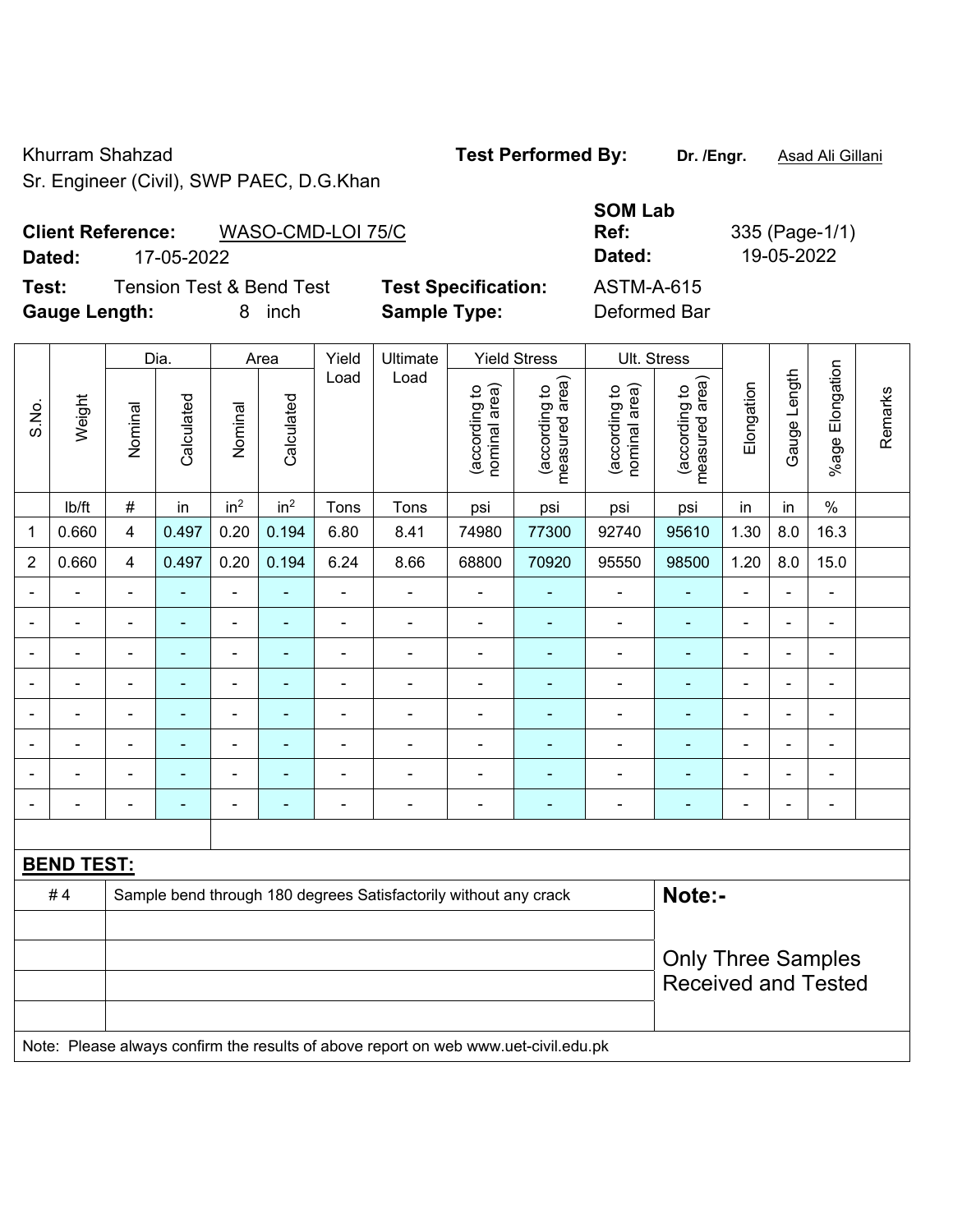Col Tajamal Hussain Riaz ® **Test Performed By:** Dr. /Engr. **Bilal Khokhar** 

RE ACE Limited.Multan.(Const Of Govt. Officer`s Residences In South Punjab Secretariat)

| <b>Client Reference:</b> |            | ACE/RE/GOR/2022/043 | _________ |              |
|--------------------------|------------|---------------------|-----------|--------------|
|                          |            |                     | Ref:      | 336 (Page-1/ |
| Dated:                   | 16-05-2022 |                     | Dated:    | 19-05-2022   |

**Test:** Tension Test & Bend Test **Test Specification:** ASTM-A-615 **Gauge Length:** 8 inch **Sample Type:** Deformed Bar (FF Steel)

**SOM Lab Ref:** 336 (Page-1/1)

|                |                   |                                                       | Dia.                                                                                                                                        |                 | Area            | Yield          | Ultimate                                                                            |                                | <b>Yield Stress</b>             |                                | Ult. Stress                     |                |                |                       |         |
|----------------|-------------------|-------------------------------------------------------|---------------------------------------------------------------------------------------------------------------------------------------------|-----------------|-----------------|----------------|-------------------------------------------------------------------------------------|--------------------------------|---------------------------------|--------------------------------|---------------------------------|----------------|----------------|-----------------------|---------|
| S.No.          | Weight            | Nominal                                               | Calculated                                                                                                                                  | Nominal         | Calculated      | Load           | Load                                                                                | nominal area)<br>(according to | (according to<br>measured area) | nominal area)<br>(according to | (according to<br>measured area) | Elongation     | Gauge Length   | Elongation<br>$%$ age | Remarks |
|                | lb/ft             | $\#$                                                  | in                                                                                                                                          | in <sup>2</sup> | in <sup>2</sup> | Tons           | Tons                                                                                | psi                            | psi                             | psi                            | psi                             | in             | in             | $\frac{0}{0}$         |         |
| 1              | 1.476             | 6                                                     | 0.743                                                                                                                                       | 0.44            | 0.434           | 13.68          | 19.42                                                                               | 68570                          | 69520                           | 97340                          | 98680                           | 1.50           | 8.0            | 18.8                  |         |
| $\overline{2}$ | 1.479             | 6                                                     | 0.744                                                                                                                                       | 0.44            | 0.435           | 12.90          | 18.62                                                                               | 64640                          | 65380                           | 93350                          | 94420                           | 1.40           | 8.0            | 17.5                  |         |
| 3              | 0.668             | 4                                                     | 0.500                                                                                                                                       | 0.20            | 0.196           | 6.78           | 9.16                                                                                | 74750                          | 76280                           | 101060                         | 103120                          | 1.20           | 8.0            | 15.0                  |         |
| 4              | 0.676             | 4                                                     | 0.503                                                                                                                                       | 0.20            | 0.199           | 6.73           | 8.87                                                                                | 74190                          | 74560                           | 97800                          | 98290                           | 1.30           | 8.0            | 16.3                  |         |
|                | ä,                | $\blacksquare$                                        | ٠                                                                                                                                           | ÷,              |                 | $\blacksquare$ | ä,                                                                                  | L,                             | ٠                               | $\blacksquare$                 | ÷,                              | $\blacksquare$ | $\blacksquare$ | ä,                    |         |
|                | L,                | $\blacksquare$                                        | ٠                                                                                                                                           | ÷,              | ۰               | $\blacksquare$ | ä,                                                                                  | $\blacksquare$                 | $\blacksquare$                  | $\overline{a}$                 | $\blacksquare$                  | ä,             | $\blacksquare$ | ä,                    |         |
|                |                   |                                                       | $\blacksquare$<br>$\blacksquare$<br>$\blacksquare$<br>Ē,<br>$\blacksquare$<br>$\blacksquare$<br>ä,<br>$\blacksquare$<br>$\blacksquare$<br>٠ |                 |                 |                |                                                                                     |                                |                                 |                                |                                 |                |                |                       |         |
|                |                   |                                                       |                                                                                                                                             | $\blacksquare$  |                 |                | ÷                                                                                   |                                |                                 | $\blacksquare$                 |                                 |                | $\blacksquare$ | ÷                     |         |
|                |                   |                                                       | -                                                                                                                                           | ۰               |                 |                |                                                                                     |                                |                                 | ÷                              | ÷                               | $\blacksquare$ | $\blacksquare$ | $\blacksquare$        |         |
|                |                   | $\blacksquare$                                        | ۰                                                                                                                                           | ۰               | ۰               | $\blacksquare$ | $\blacksquare$                                                                      | Ē,                             | ٠                               | $\overline{a}$                 | ÷                               | $\blacksquare$ | $\blacksquare$ | ÷                     |         |
|                |                   |                                                       |                                                                                                                                             |                 |                 |                |                                                                                     |                                |                                 |                                |                                 |                |                |                       |         |
|                | <b>BEND TEST:</b> |                                                       |                                                                                                                                             |                 |                 |                |                                                                                     |                                |                                 |                                |                                 |                |                |                       |         |
|                | #6                |                                                       |                                                                                                                                             |                 |                 |                | Sample bend through 180 degrees Satisfactorily without any crack                    |                                |                                 |                                | Note:-                          |                |                |                       |         |
|                | #4                |                                                       |                                                                                                                                             |                 |                 |                | Sample bend through 180 degrees Satisfactorily without any crack                    |                                |                                 |                                |                                 |                |                |                       |         |
|                |                   | <b>Only Six Samples</b><br><b>Received and Tested</b> |                                                                                                                                             |                 |                 |                |                                                                                     |                                |                                 |                                |                                 |                |                |                       |         |
|                |                   |                                                       |                                                                                                                                             |                 |                 |                | Note: Please always confirm the results of above report on web www.uet-civil.edu.pk |                                |                                 |                                |                                 |                |                |                       |         |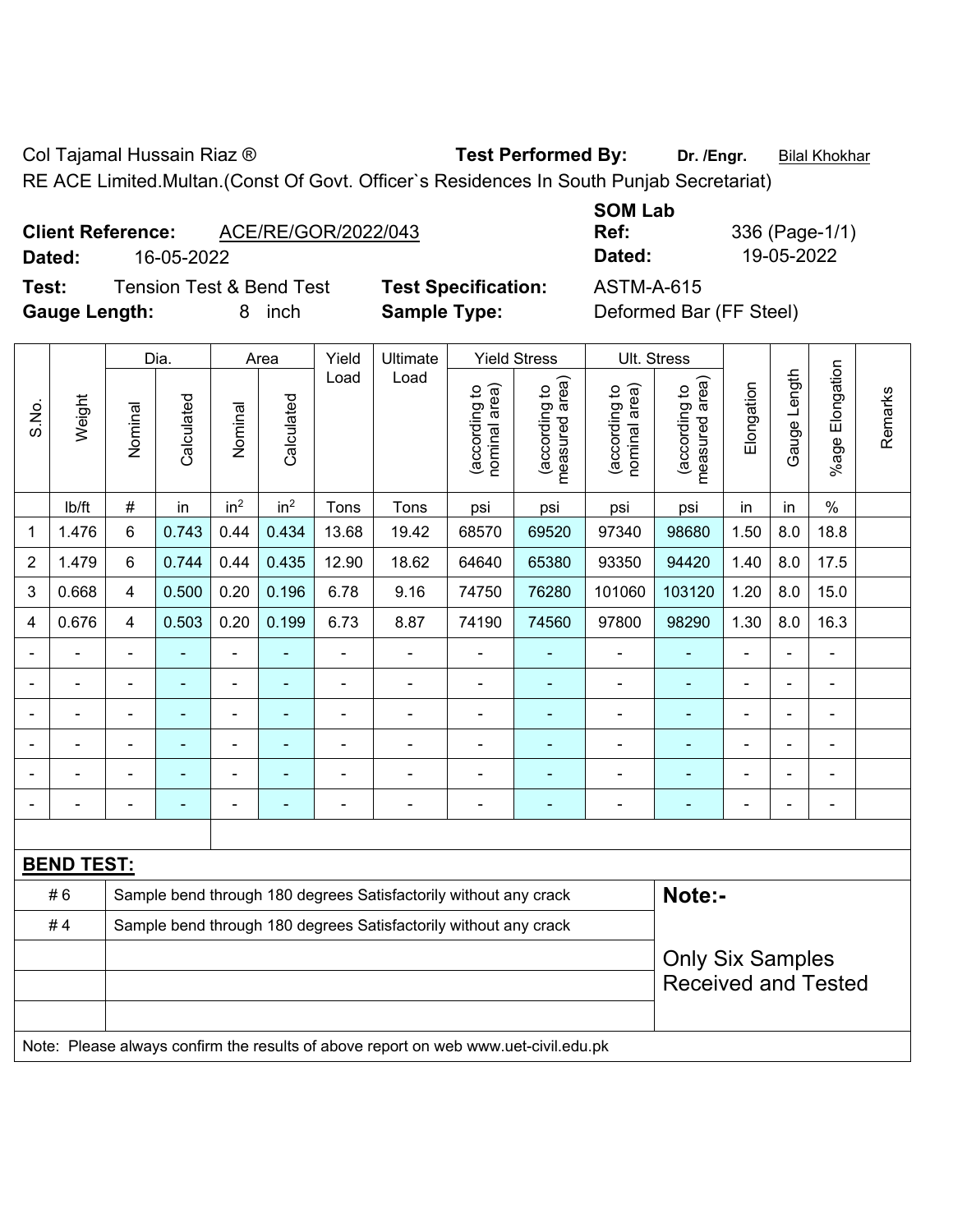Qaisar Abbas **Test Performed By:** Dr. /Engr. **Wasim Abbas Dr. 7 Community** Cases **Dr.** *Wasim Abbas* 

Project Dir, IDAP.(Pilot Program For Hub And Spoke Model At Zahir Pir Rahim Yar Khan)

|--|

**Test:** Tension Test & Bend Test **Test Specification:** ASTM-A-615 **Gauge Length:** 8 inch **Sample Type:** Deformed Bar (Five Mega Star)

**SOM Lab Ref:** 337 (Page-1/1) **Dated:** 17-05-2022 **Dated:** 19-05-2022

|                |                   |                            | Dia.           |                              | Area            | Yield          | Ultimate                                                                            |                                | <b>Yield Stress</b>             | Ult. Stress                    |                                 |                |                          |                         |         |
|----------------|-------------------|----------------------------|----------------|------------------------------|-----------------|----------------|-------------------------------------------------------------------------------------|--------------------------------|---------------------------------|--------------------------------|---------------------------------|----------------|--------------------------|-------------------------|---------|
| S.No.          | Weight            | Nominal                    | Calculated     | Nominal                      | Calculated      | Load           | Load                                                                                | nominal area)<br>(according to | (according to<br>measured area) | nominal area)<br>(according to | measured area)<br>(according to | Elongation     | Gauge Length             | Elongation<br>$%$ age I | Remarks |
|                | Ib/ft             | $\#$                       | in             | in <sup>2</sup>              | in <sup>2</sup> | Tons           | Tons                                                                                | psi                            | psi                             | psi                            | psi                             | in             | in                       | $\%$                    |         |
| 1              | 1.477             | 6                          | 0.743          | 0.44                         | 0.434           | 12.90          | 20.76                                                                               | 64640                          | 65530                           | 104080                         | 105520                          | 1.20           | 8.0                      | 15.0                    |         |
| $\overline{2}$ | 1.477             | 6                          | 0.743          | 0.44                         | 0.434           | 12.86          | 20.69                                                                               | 64480                          | 65380                           | 103720                         | 105160                          | 1.10           | 8.0                      | 13.8                    |         |
| 3              | 0.652             | $\overline{4}$             | 0.494          | 0.20                         | 0.192           | 5.42           | 8.18                                                                                | 59800                          | 62300                           | 90150                          | 93910                           | 1.20           | 8.0                      | 15.0                    |         |
| 4              | 0.659             | 4                          | 0.497          | 0.20                         | 0.194           | 5.40           | 8.23                                                                                | 59580                          | 61420                           | 90720                          | 93520                           | 1.10           | 8.0                      | 13.8                    |         |
| $\blacksquare$ | $\blacksquare$    | $\blacksquare$             | ä,             | ÷,                           | ۰               | $\blacksquare$ | $\overline{\phantom{a}}$                                                            | $\blacksquare$                 | ×,                              | $\overline{a}$                 | $\blacksquare$                  | ä,             | ä,                       | $\blacksquare$          |         |
|                |                   |                            | $\blacksquare$ | $\qquad \qquad \blacksquare$ | ٠               | $\overline{a}$ | $\blacksquare$                                                                      | ä,                             | $\blacksquare$                  | $\overline{\phantom{a}}$       | $\blacksquare$                  | ä,             | Ē,                       | $\blacksquare$          |         |
|                |                   | $\blacksquare$             | ä,             | $\overline{\phantom{a}}$     | ٠               | $\blacksquare$ | $\blacksquare$                                                                      | $\overline{a}$                 | ä,                              | $\blacksquare$                 | $\blacksquare$                  | $\blacksquare$ | $\overline{\phantom{0}}$ | ÷                       |         |
|                | $\blacksquare$    | $\blacksquare$             | ÷,             | $\overline{\phantom{a}}$     | ۰               | $\blacksquare$ | $\blacksquare$                                                                      | ä,                             | ٠                               | $\overline{a}$                 | $\blacksquare$                  |                |                          | $\blacksquare$          |         |
|                |                   |                            |                |                              |                 |                |                                                                                     |                                | ÷                               | $\blacksquare$                 | ۳                               |                |                          |                         |         |
|                |                   |                            |                | -                            |                 |                |                                                                                     |                                |                                 |                                |                                 |                |                          | $\blacksquare$          |         |
|                |                   |                            |                |                              |                 |                |                                                                                     |                                |                                 |                                |                                 |                |                          |                         |         |
|                | <b>BEND TEST:</b> |                            |                |                              |                 |                |                                                                                     |                                |                                 |                                |                                 |                |                          |                         |         |
|                | #6                |                            |                |                              |                 |                | Sample bend through 180 degrees Satisfactorily without any crack                    |                                |                                 |                                | Note:-                          |                |                          |                         |         |
|                | #4                |                            |                |                              |                 |                | Sample bend through 180 degrees Satisfactorily without any crack                    |                                |                                 |                                |                                 |                |                          |                         |         |
|                |                   |                            |                |                              |                 |                |                                                                                     |                                |                                 |                                | <b>Only Six Samples</b>         |                |                          |                         |         |
|                |                   | <b>Received and Tested</b> |                |                              |                 |                |                                                                                     |                                |                                 |                                |                                 |                |                          |                         |         |
|                |                   |                            |                |                              |                 |                |                                                                                     |                                |                                 |                                |                                 |                |                          |                         |         |
|                |                   |                            |                |                              |                 |                | Note: Please always confirm the results of above report on web www.uet-civil.edu.pk |                                |                                 |                                |                                 |                |                          |                         |         |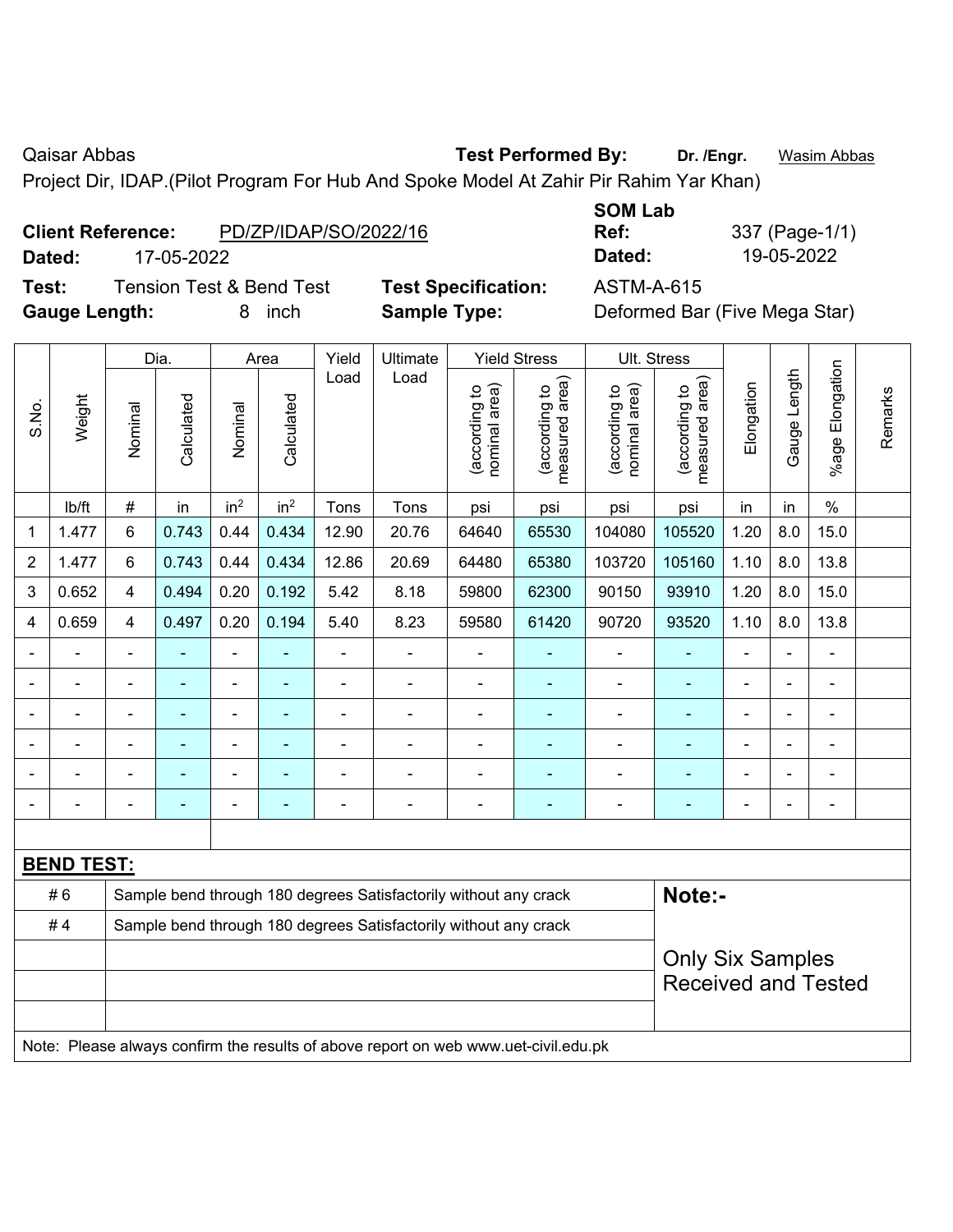Tahir Mehmood **Test Performed By: Dr. /Engr.** Asad Ali Gillani

Chief Engr. Zaitoon,New Lahore City.(Const Of Jamia Mosque New Lahore City Ph-III)

**Client Reference:** NLC/CE/047 **Dated:** 18-05-2022 **Dated:** 19-05-2022 **Test:** Tension Test & Bend Test **Test Specification:** ASTM-A-615

**SOM Lab Ref:** 338 (Page-1/1)

**Gauge Length:** 8 inch **Sample Type:** Deformed Bar (Amerli Steel)

|                |                   |                           | Dia.           |                              | Area            | Yield          | Ultimate                                                                            |                                | <b>Yield Stress</b>             |                                | Ult. Stress                     |                |                          |                              |         |
|----------------|-------------------|---------------------------|----------------|------------------------------|-----------------|----------------|-------------------------------------------------------------------------------------|--------------------------------|---------------------------------|--------------------------------|---------------------------------|----------------|--------------------------|------------------------------|---------|
| S.No.          | Weight            | Nominal                   | Calculated     | Nominal                      | Calculated      | Load           | Load                                                                                | nominal area)<br>(according to | measured area)<br>(according to | nominal area)<br>(according to | (according to<br>measured area) | Elongation     | Gauge Length             | %age Elongation              | Remarks |
|                | lb/ft             | $\#$                      | in             | in <sup>2</sup>              | in <sup>2</sup> | Tons           | Tons                                                                                | psi                            | psi                             | psi                            | psi                             | in             | in                       | $\%$                         |         |
| 1              | 2.684             | 8                         | 1.002          | 0.79                         | 0.789           | 26.40          | 34.25                                                                               | 73710                          | 73800                           | 95620                          | 95740                           | 1.10           | 8.0                      | 13.8                         |         |
| $\overline{2}$ | 2.689             | 8                         | 1.003          | 0.79                         | 0.790           | 27.42          | 34.93                                                                               | 76550                          | 76550                           | 97530                          | 97530                           | 1.50           | 8.0                      | 18.8                         |         |
|                |                   |                           |                | $\blacksquare$               |                 |                |                                                                                     |                                |                                 |                                |                                 |                |                          |                              |         |
|                |                   |                           | $\overline{a}$ | ä,                           |                 | ä,             |                                                                                     | L,                             |                                 | $\blacksquare$                 | $\overline{a}$                  |                |                          | ÷                            |         |
|                |                   | $\overline{\phantom{0}}$  | ۰              | ÷,                           | ۰               | -              | ÷                                                                                   | $\overline{a}$                 | ٠                               | $\overline{\phantom{0}}$       | -                               |                | $\overline{\phantom{a}}$ | Ĭ.                           |         |
|                |                   | $\blacksquare$            | $\blacksquare$ | ÷,                           | $\blacksquare$  | $\blacksquare$ | $\blacksquare$                                                                      | ÷                              | $\blacksquare$                  | $\blacksquare$                 | -                               | $\blacksquare$ | ÷                        | $\qquad \qquad \blacksquare$ |         |
|                |                   | $\overline{\phantom{0}}$  | $\blacksquare$ | $\qquad \qquad \blacksquare$ | ۰               | $\blacksquare$ | $\blacksquare$                                                                      | L,                             | ٠                               | $\blacksquare$                 | $\blacksquare$                  | $\blacksquare$ | ÷                        | ä,                           |         |
|                |                   |                           |                | Ē,                           |                 |                |                                                                                     |                                |                                 |                                |                                 |                |                          | ÷                            |         |
|                |                   |                           |                | $\blacksquare$               |                 |                |                                                                                     |                                |                                 |                                |                                 |                |                          | ÷.                           |         |
|                |                   |                           |                | Ē,                           | -               | ä,             |                                                                                     | Ē,                             | Ē.                              | $\blacksquare$                 | $\blacksquare$                  |                |                          | ÷                            |         |
|                |                   |                           |                |                              |                 |                |                                                                                     |                                |                                 |                                |                                 |                |                          |                              |         |
|                | <b>BEND TEST:</b> |                           |                |                              |                 |                |                                                                                     |                                |                                 |                                |                                 |                |                          |                              |         |
|                | # 8               |                           |                |                              |                 |                | Sample bend through 180 degrees Satisfactorily without any crack                    |                                |                                 |                                | Note:-                          |                |                          |                              |         |
|                |                   |                           |                |                              |                 |                |                                                                                     |                                |                                 |                                |                                 |                |                          |                              |         |
|                |                   | <b>Only Three Samples</b> |                |                              |                 |                |                                                                                     |                                |                                 |                                |                                 |                |                          |                              |         |
|                |                   |                           |                |                              |                 |                |                                                                                     |                                |                                 |                                | <b>Received and Tested</b>      |                |                          |                              |         |
|                |                   |                           |                |                              |                 |                |                                                                                     |                                |                                 |                                |                                 |                |                          |                              |         |
|                |                   |                           |                |                              |                 |                | Note: Please always confirm the results of above report on web www.uet-civil.edu.pk |                                |                                 |                                |                                 |                |                          |                              |         |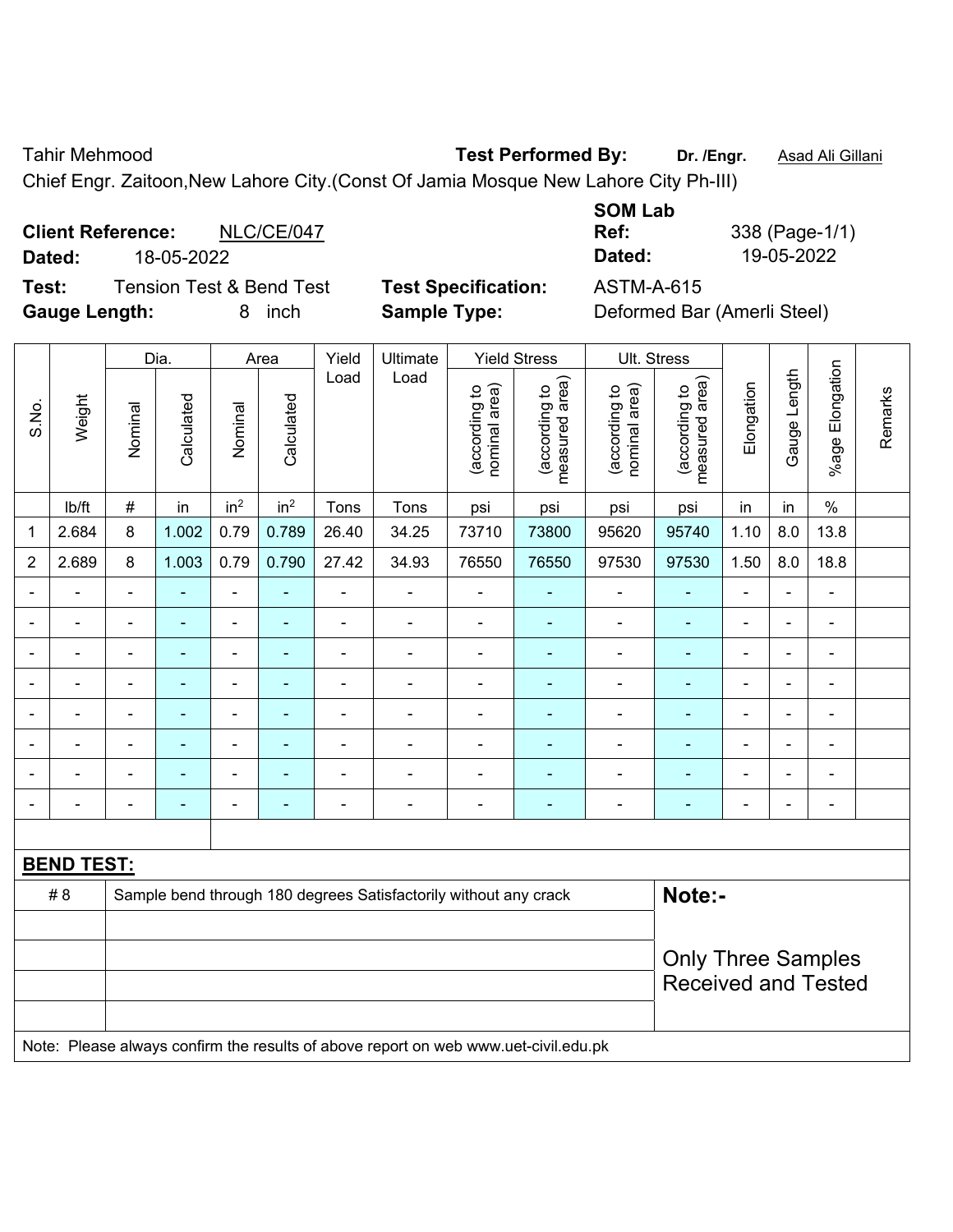Engr. Tajammal Farooq **Test Performed By: Dr. /Engr.** S Asad Ali Gillani

RE (AZEA) QABP Skp.(Const. Of Multi Purpose Complex At Quaid-E-Azam Business Park On M-2)

| <b>Client Reference:</b> | RE/AZE/MPC-193 | Ref:   | 339 (Page-1/ |
|--------------------------|----------------|--------|--------------|
| Dated:                   | 22-02-2022     | Dated: | 19-05-2022   |

**Test:** Tension Test & Bend Test **Test Specification:** ASTM-A-615 **Gauge Length:** 8 inch **Sample Type:** Deformed Bar (Faizan Steel)

| <b>SOM Lab</b> |                |
|----------------|----------------|
| Ref:           | 339 (Page-1/1) |
| Dated:         | 19-05-2022     |

|                |                   |                | Dia.           |                          | Area            | Yield          | Ultimate                                                                            |                                | <b>Yield Stress</b>             |                                | Ult. Stress                     |            |                          |                 |         |
|----------------|-------------------|----------------|----------------|--------------------------|-----------------|----------------|-------------------------------------------------------------------------------------|--------------------------------|---------------------------------|--------------------------------|---------------------------------|------------|--------------------------|-----------------|---------|
| S.No.          | Weight            | Nominal        | Calculated     | Nominal                  | Calculated      | Load           | Load                                                                                | nominal area)<br>(according to | measured area)<br>(according to | nominal area)<br>(according to | (according to<br>measured area) | Elongation | Gauge Length             | %age Elongation | Remarks |
|                | Ib/ft             | $\#$           | in             | in <sup>2</sup>          | in <sup>2</sup> | Tons           | Tons                                                                                | psi                            | psi                             | psi                            | psi                             | in         | in                       | $\%$            |         |
| 1              | 2.609             | 8              | 0.988          | 0.79                     | 0.767           | 28.72          | 37.02                                                                               | 80170                          | 82570                           | 103360                         | 106460                          | 1.20       | 8.0                      | 15.0            |         |
| $\overline{2}$ | 2.659             | 8              | 0.997          | 0.79                     | 0.781           | 27.54          | 36.21                                                                               | 76900                          | 77780                           | 101080                         | 102250                          | 1.20       | 8.0                      | 15.0            |         |
|                |                   |                |                | ÷,                       |                 | $\blacksquare$ | $\overline{\phantom{0}}$                                                            | ÷                              |                                 | $\blacksquare$                 | ä,                              |            |                          | $\blacksquare$  |         |
|                |                   |                | $\blacksquare$ | -                        |                 |                | $\overline{\phantom{0}}$                                                            | L,                             |                                 | ٠                              | ۰                               |            |                          | $\blacksquare$  |         |
|                |                   | $\blacksquare$ | ۰              | $\overline{\phantom{a}}$ | ۰               | $\blacksquare$ | $\blacksquare$                                                                      | Ē,                             | ٠                               | ٠                              | ٠                               |            | $\overline{\phantom{0}}$ | $\blacksquare$  |         |
|                |                   |                | $\blacksquare$ | $\overline{\phantom{a}}$ |                 | $\blacksquare$ | $\overline{\phantom{0}}$                                                            | ÷                              |                                 | $\blacksquare$                 | $\overline{\phantom{0}}$        |            |                          | $\blacksquare$  |         |
|                | Ē,                | $\blacksquare$ | ÷,             | $\overline{\phantom{0}}$ | ۰               | $\blacksquare$ | $\blacksquare$                                                                      | $\overline{a}$                 | ä,                              | $\blacksquare$                 | $\blacksquare$                  | ä,         |                          | $\blacksquare$  |         |
|                |                   |                | $\blacksquare$ | -                        |                 | Ē,             |                                                                                     |                                | ٠                               | Ē,                             | ۳                               |            |                          | $\blacksquare$  |         |
|                |                   |                |                |                          |                 |                |                                                                                     |                                |                                 |                                |                                 |            |                          |                 |         |
|                |                   |                |                | -                        |                 | ٠              | $\overline{a}$                                                                      | Ē,                             | ٠                               | ٠                              | ۰                               |            |                          | ÷               |         |
|                |                   |                |                |                          |                 |                |                                                                                     |                                |                                 |                                |                                 |            |                          |                 |         |
|                | <b>BEND TEST:</b> |                |                |                          |                 |                |                                                                                     |                                |                                 |                                |                                 |            |                          |                 |         |
|                | # 8               |                |                |                          |                 |                | Sample bend through 180 degrees Satisfactorily without any crack                    |                                |                                 |                                | Note:-                          |            |                          |                 |         |
|                |                   |                |                |                          |                 |                |                                                                                     |                                |                                 |                                |                                 |            |                          |                 |         |
|                |                   |                |                |                          |                 |                |                                                                                     |                                |                                 |                                | <b>Only Three Samples</b>       |            |                          |                 |         |
|                |                   |                |                |                          |                 |                |                                                                                     |                                |                                 |                                | <b>Received and Tested</b>      |            |                          |                 |         |
|                |                   |                |                |                          |                 |                |                                                                                     |                                |                                 |                                |                                 |            |                          |                 |         |
|                |                   |                |                |                          |                 |                | Note: Please always confirm the results of above report on web www.uet-civil.edu.pk |                                |                                 |                                |                                 |            |                          |                 |         |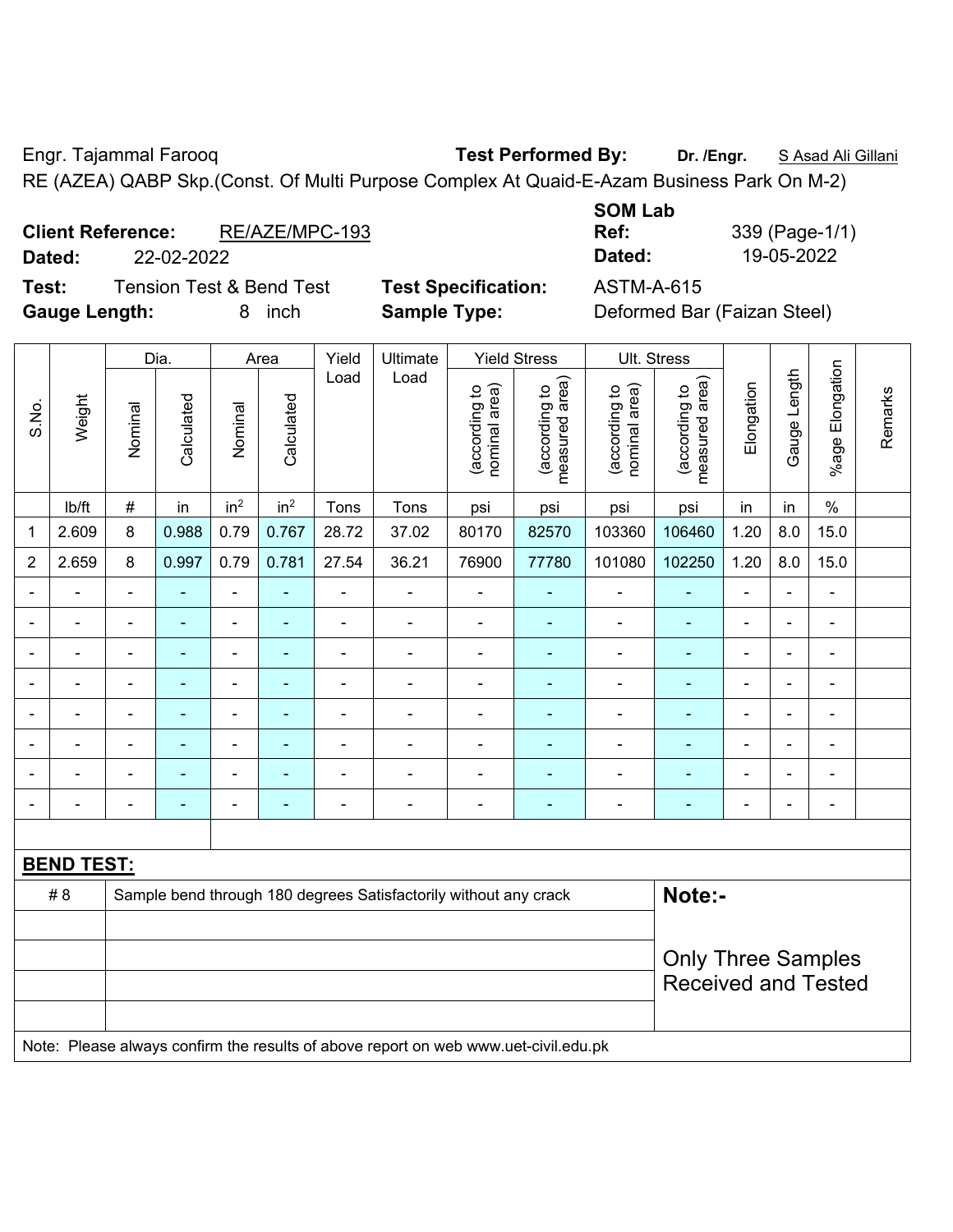M.Nadeem Zafar Ullah **Test Performed By: Dr. /Engr.** Asad Ali Gillani

Incharge (Civil),SNGPL.(Const And Domestic Meter Inspection Shop At Multan)

| <b>Client Reference:</b> |                          | <b>CC/DMIS/MLN</b> |                            | <b>SOM Lab</b><br>Ref: | 340 (Page-1/1) |
|--------------------------|--------------------------|--------------------|----------------------------|------------------------|----------------|
| Dated:                   | 19-05-2022               |                    |                            | Dated:                 | 19-05-2022     |
| Test:                    | Tension Test & Bend Test |                    | <b>Test Specification:</b> | <b>ASTM-A-615</b>      |                |
| <b>Gauge Length:</b>     |                          | inch               | <b>Sample Type:</b>        | Deformed Bar           |                |

|                |                                                                                     |                | Dia.           |                          | Area            | Yield          | Ultimate                                                         |                                | <b>Yield Stress</b>             |                                | Ult. Stress                     |                |                |                 |         |
|----------------|-------------------------------------------------------------------------------------|----------------|----------------|--------------------------|-----------------|----------------|------------------------------------------------------------------|--------------------------------|---------------------------------|--------------------------------|---------------------------------|----------------|----------------|-----------------|---------|
| S.No.          | Weight                                                                              | Nominal        | Calculated     | Nominal                  | Calculated      | Load           | Load                                                             | nominal area)<br>(according to | (according to<br>measured area) | (according to<br>nominal area) | (according to<br>measured area) | Elongation     | Gauge Length   | %age Elongation | Remarks |
|                | lb/ft                                                                               | $\#$           | in             | in <sup>2</sup>          | in <sup>2</sup> | Tons           | Tons                                                             | psi                            | psi                             | psi                            | psi                             | in             | in             | $\%$            |         |
| 1              | 0.593                                                                               | 4              | 0.471          | 0.20                     | 0.174           | 5.47           | 8.23                                                             | 60370                          | 69390                           | 90720                          | 104270                          | 1.10           | 8.0            | 13.8            |         |
| $\overline{2}$ | 0.593                                                                               | 4              | 0.471          | 0.20                     | 0.174           | 5.37           | 8.23                                                             | 59240                          | 68090                           | 90720                          | 104270                          | 1.20           | 8.0            | 15.0            |         |
|                |                                                                                     |                |                | ä,                       |                 | $\blacksquare$ | ä,                                                               | $\blacksquare$                 |                                 |                                |                                 | ä,             |                | ÷               |         |
| $\blacksquare$ | $\blacksquare$                                                                      | $\blacksquare$ | $\blacksquare$ | $\overline{\phantom{a}}$ | ٠               |                | $\blacksquare$                                                   | $\blacksquare$                 | ۰                               | $\overline{a}$                 | $\overline{\phantom{0}}$        | $\blacksquare$ | $\blacksquare$ | $\blacksquare$  |         |
| $\blacksquare$ | $\overline{a}$                                                                      | $\blacksquare$ | $\blacksquare$ | $\blacksquare$           | $\blacksquare$  | $\blacksquare$ | $\blacksquare$                                                   | $\blacksquare$                 | $\blacksquare$                  | ä,                             | $\blacksquare$                  | $\blacksquare$ | $\sim$         | $\blacksquare$  |         |
|                | $\blacksquare$                                                                      | $\blacksquare$ | $\blacksquare$ | $\overline{\phantom{a}}$ | $\blacksquare$  | $\blacksquare$ | $\blacksquare$                                                   | $\qquad \qquad \blacksquare$   | ۰                               | $\overline{a}$                 | $\blacksquare$                  | $\blacksquare$ |                | ÷               |         |
| $\blacksquare$ | $\blacksquare$                                                                      | $\blacksquare$ | $\blacksquare$ | $\blacksquare$           | $\blacksquare$  | $\blacksquare$ | $\blacksquare$                                                   | $\blacksquare$                 | ÷                               | ÷                              | $\blacksquare$                  | $\blacksquare$ | ÷.             | L.              |         |
|                |                                                                                     |                |                |                          |                 |                | ä,                                                               | $\blacksquare$                 |                                 |                                |                                 |                |                | ÷               |         |
|                |                                                                                     |                |                |                          |                 |                |                                                                  | $\blacksquare$                 |                                 |                                |                                 |                |                |                 |         |
|                |                                                                                     | $\blacksquare$ |                | $\overline{\phantom{0}}$ | ۰               | ٠              | ÷                                                                | $\overline{a}$                 | ۰                               | ÷                              | $\blacksquare$                  | ÷              |                | $\blacksquare$  |         |
|                |                                                                                     |                |                |                          |                 |                |                                                                  |                                |                                 |                                |                                 |                |                |                 |         |
|                | <b>BEND TEST:</b>                                                                   |                |                |                          |                 |                |                                                                  |                                |                                 |                                |                                 |                |                |                 |         |
|                | #4                                                                                  |                |                |                          |                 |                | Sample bend through 180 degrees Satisfactorily without any crack |                                |                                 |                                | Note:-                          |                |                |                 |         |
|                |                                                                                     |                |                |                          |                 |                |                                                                  |                                |                                 |                                |                                 |                |                |                 |         |
|                |                                                                                     |                |                |                          |                 |                |                                                                  |                                |                                 |                                | <b>Only Three Samples</b>       |                |                |                 |         |
|                |                                                                                     |                |                |                          |                 |                |                                                                  |                                |                                 | <b>Received and Tested</b>     |                                 |                |                |                 |         |
|                | Note: Please always confirm the results of above report on web www.uet-civil.edu.pk |                |                |                          |                 |                |                                                                  |                                |                                 |                                |                                 |                |                |                 |         |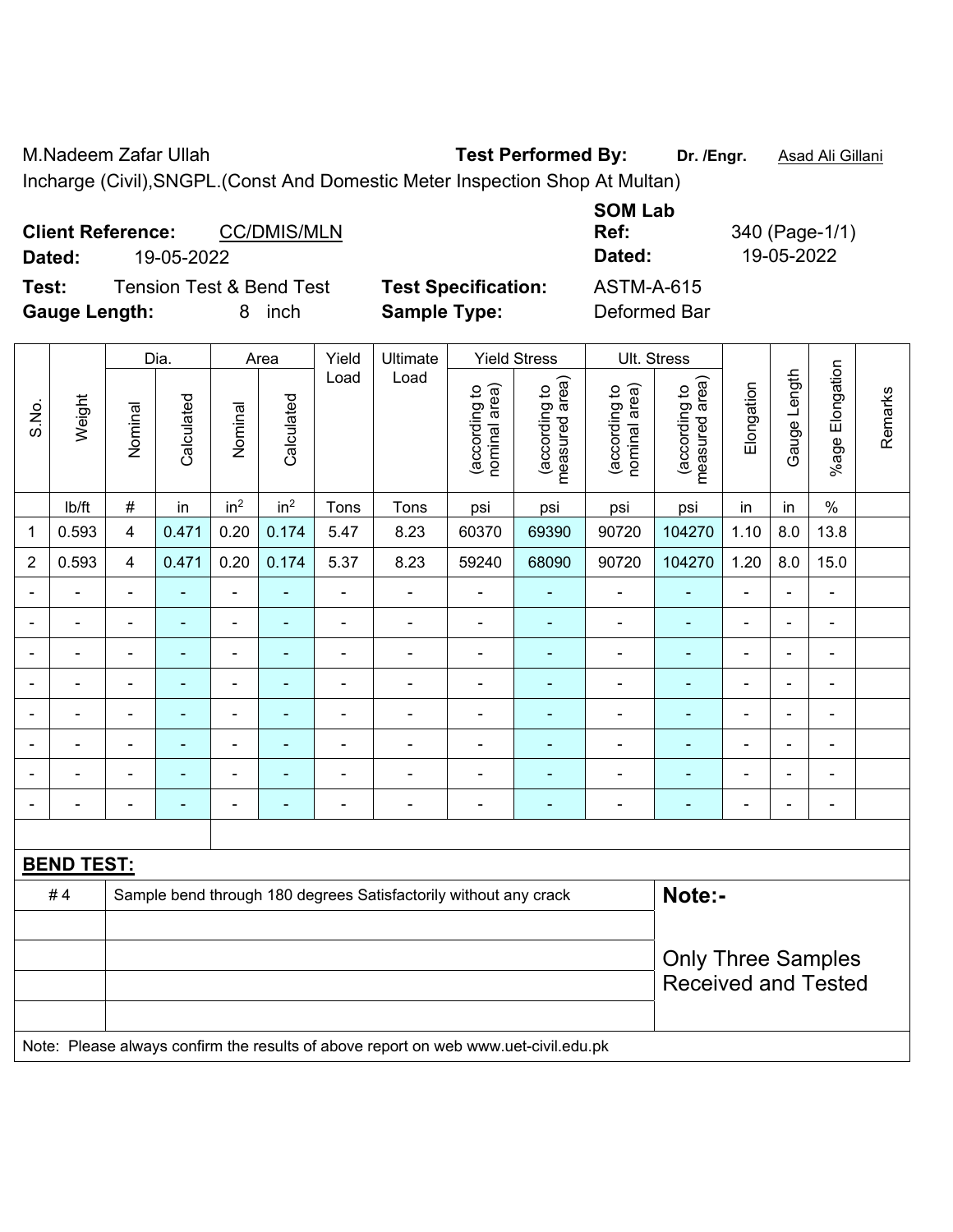Engr. Zia Ul Hassan Khan **Test Performed By:** Dr. /Engr. **Bilal Khokhar** 

RE,Dev Consultancy Services.(Const Of 02 Nos Academic Block At Chiniot Campus Of GCU,Fsd)

|                      | <b>Client Reference:</b> | DCS/RE/UET/GCUF/2022/051            |                            | <b>SUM LAD</b><br>Ref: |
|----------------------|--------------------------|-------------------------------------|----------------------------|------------------------|
| Dated:               | 13-05-2022               |                                     |                            | Dated:                 |
| Test:                |                          | <b>Tension Test &amp; Bend Test</b> | <b>Test Specification:</b> | <b>ASTM-A-615</b>      |
| <b>Gauge Length:</b> |                          | inch                                | <b>Sample Type:</b>        | Deformed Bar           |

**SOM Lab Ref:** 341 (Page-1/1) **Dated:** 13-05-2022 **Dated:** 19-05-2022 **Test:** Tension Test & Bend Test **Test Specification:** ASTM-A-615

|                |                   |                                                                  | Dia.          |                 | Area            | Yield          | Ultimate                                                                            |                                | <b>Yield Stress</b><br>Ult. Stress |                                                       |                                             |                |                |                       |         |
|----------------|-------------------|------------------------------------------------------------------|---------------|-----------------|-----------------|----------------|-------------------------------------------------------------------------------------|--------------------------------|------------------------------------|-------------------------------------------------------|---------------------------------------------|----------------|----------------|-----------------------|---------|
| S.No.          | Weight            | Nominal                                                          | Calculated    | Nominal         | Calculated      | Load           | Load                                                                                | (according to<br>nominal area) | (according to<br>measured area)    | (according to<br>nominal area)                        | (according to<br>neasured area)<br>measured | Elongation     | Gauge Length   | Elongation<br>$%$ age | Remarks |
|                | lb/ft             | #                                                                | in            | in <sup>2</sup> | in <sup>2</sup> | Tons           | Tons                                                                                | psi                            | psi                                | psi                                                   | psi                                         | in             | in             | $\%$                  |         |
| 1              | 1.473             | 6                                                                | 0.743         | 0.44            | 0.433           | 14.17          | 19.34                                                                               | 71020                          | 72170                              | 96930                                                 | 98500                                       | 1.30           | 8.0            | 16.3                  |         |
| $\overline{2}$ | 1.474             | $6\phantom{1}$                                                   | 0.743         | 0.44            | 0.433           | 15.15          | 20.92                                                                               | 75930                          | 77160                              | 104850                                                | 106540                                      | 1.20           | 8.0            | 15.0                  |         |
| 3              | 0.665             | $\overline{4}$                                                   | 0.498         | 0.20            | 0.195           | 6.17           | 8.66                                                                                | 68010                          | 69750                              | 95550                                                 | 98000                                       | 0.80           | 8.0            | 10.0                  |         |
| 4              | 0.659             | 4                                                                | 0.497         | 0.20            | 0.194           | 6.03           | 8.43                                                                                | 66550                          | 68610                              | 92960                                                 | 95840                                       | 0.80           | 8.0            | 10.0                  |         |
| $\blacksquare$ | $\blacksquare$    | $\blacksquare$                                                   | $\frac{1}{2}$ | $\blacksquare$  | ä,              | $\blacksquare$ | $\blacksquare$                                                                      | $\blacksquare$                 | ÷                                  | $\blacksquare$                                        | $\blacksquare$                              | $\blacksquare$ | $\blacksquare$ | $\blacksquare$        |         |
| $\blacksquare$ | ä,                | $\blacksquare$                                                   | ÷,            | ÷               | $\blacksquare$  | $\blacksquare$ | $\blacksquare$                                                                      | $\blacksquare$                 | $\blacksquare$                     | $\blacksquare$                                        |                                             | ä,             | ä,             | ÷                     |         |
| $\blacksquare$ | ä,                | $\blacksquare$                                                   | ÷,            | $\blacksquare$  | $\blacksquare$  | $\blacksquare$ | $\blacksquare$                                                                      | $\blacksquare$                 | $\blacksquare$                     | $\blacksquare$                                        | $\blacksquare$                              | $\blacksquare$ | ä,             | ä,                    |         |
|                |                   |                                                                  |               |                 |                 |                | $\overline{a}$                                                                      |                                |                                    |                                                       |                                             |                |                |                       |         |
| $\blacksquare$ |                   |                                                                  |               |                 |                 |                |                                                                                     | ٠                              |                                    | ٠                                                     |                                             | $\blacksquare$ |                |                       |         |
| $\blacksquare$ |                   | ٠                                                                | ۰             | ۰               |                 |                | ÷                                                                                   | $\blacksquare$                 | $\overline{\phantom{0}}$           | ÷                                                     | $\blacksquare$                              | $\overline{a}$ | $\blacksquare$ | ÷                     |         |
|                |                   |                                                                  |               |                 |                 |                |                                                                                     |                                |                                    |                                                       |                                             |                |                |                       |         |
|                | <b>BEND TEST:</b> |                                                                  |               |                 |                 |                |                                                                                     |                                |                                    |                                                       |                                             |                |                |                       |         |
|                | #6                |                                                                  |               |                 |                 |                | Sample bend through 180 degrees Satisfactorily without any crack                    |                                |                                    |                                                       | Note:-                                      |                |                |                       |         |
|                | #4                | Sample bend through 180 degrees Satisfactorily without any crack |               |                 |                 |                |                                                                                     |                                |                                    |                                                       |                                             |                |                |                       |         |
|                |                   |                                                                  |               |                 |                 |                |                                                                                     |                                |                                    | <b>Only Six Samples</b><br><b>Received and Tested</b> |                                             |                |                |                       |         |
|                |                   |                                                                  |               |                 |                 |                | Note: Please always confirm the results of above report on web www.uet-civil.edu.pk |                                |                                    |                                                       |                                             |                |                |                       |         |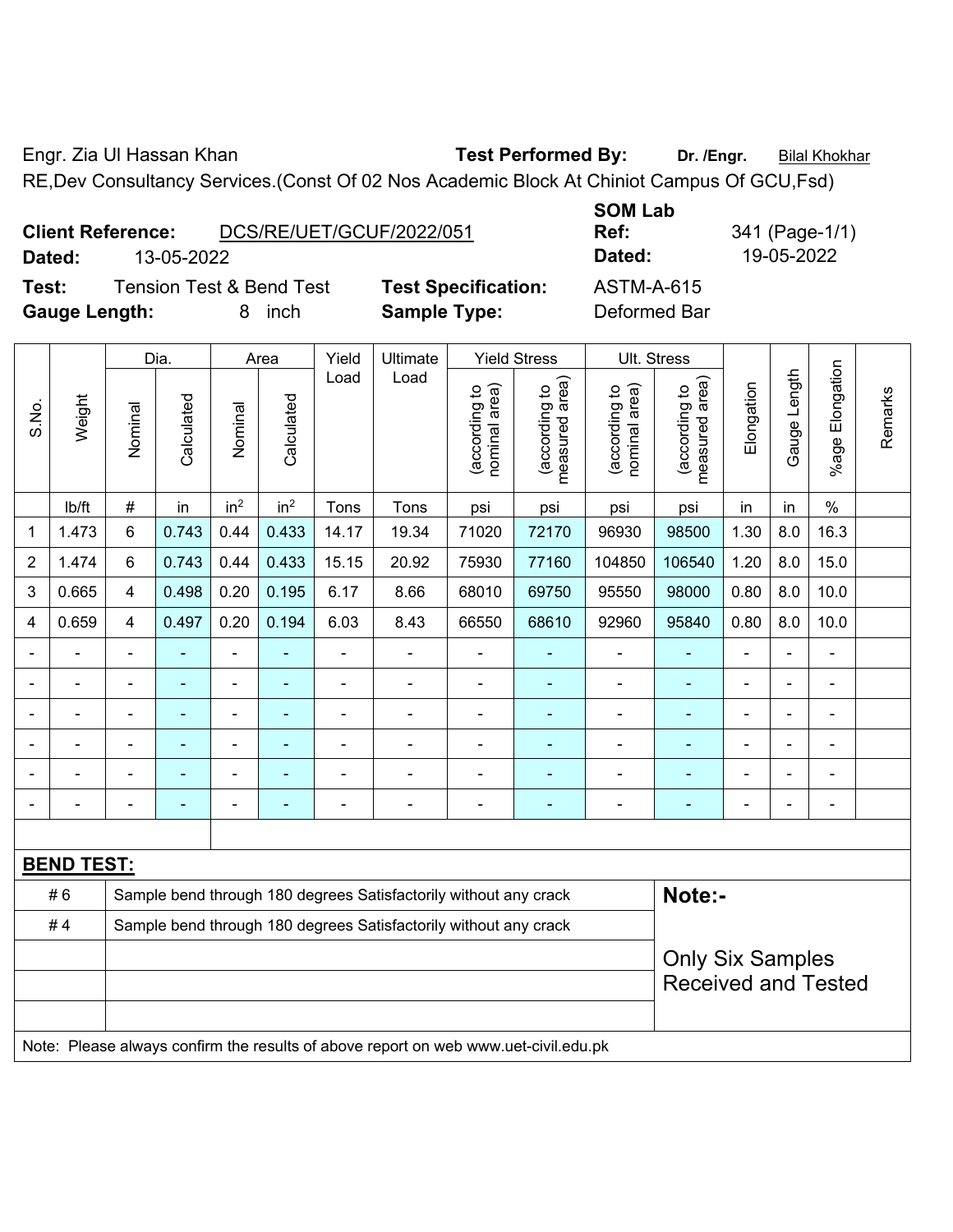**Test Performed By: Dr. /Engr.** S. Asad Ali Gillani

Kamran Tahir Sandhu

ME DHA Multan.(Electrical Works Of Sec A,H And U (M/S Barqtron))

**Client Reference:** 701/92/Planning/DHA **Dated:** 18-05-2022

**SOM Lab Ref:** CED/SOM/343(Page-1/2) **Dated:** 19-05-2022

**Test:** Tension Test **Test Specification:** ASTM-F -1554

**Sample Type:** Anchor- Bolt (L-Shaped) **Gauge Length:** 200 mm

| S.No.          | <b>Diameter</b>                                                                     | Area            | Yield<br>Load | Ultimate<br>Load | Yield<br><b>Stress</b> | Ultimate.<br><b>Stress</b> | Elongation                 | Gauge Length | %age Elongation | Reduction of<br>Area (%) |  |  |
|----------------|-------------------------------------------------------------------------------------|-----------------|---------------|------------------|------------------------|----------------------------|----------------------------|--------------|-----------------|--------------------------|--|--|
|                | mm                                                                                  | mm <sup>2</sup> | kN            | kN               | MPa                    | MPa                        | mm                         | mm           | $\frac{0}{0}$   |                          |  |  |
| 1              | 25                                                                                  | 491             | 185.70        | 287.90           | 378                    | 587                        | 35.0                       | 200          | 17.5            | 49.30                    |  |  |
| $\overline{2}$ | 25                                                                                  | 491             | 186.00        | 288.50           | 379                    | 588                        | 42.5                       | 200          | 21.3            | 45.82                    |  |  |
|                |                                                                                     |                 |               |                  |                        |                            |                            |              |                 |                          |  |  |
|                |                                                                                     |                 |               |                  |                        |                            |                            |              |                 |                          |  |  |
|                |                                                                                     |                 |               |                  |                        |                            | Note:-                     |              |                 |                          |  |  |
|                |                                                                                     |                 |               |                  |                        |                            | <b>Only Two Samples</b>    |              |                 |                          |  |  |
|                |                                                                                     |                 |               |                  |                        |                            | <b>Received and Tested</b> |              |                 |                          |  |  |
|                | Note: Please always confirm the results of above report on web www.uet-civil.edu.pk |                 |               |                  |                        |                            |                            |              |                 |                          |  |  |